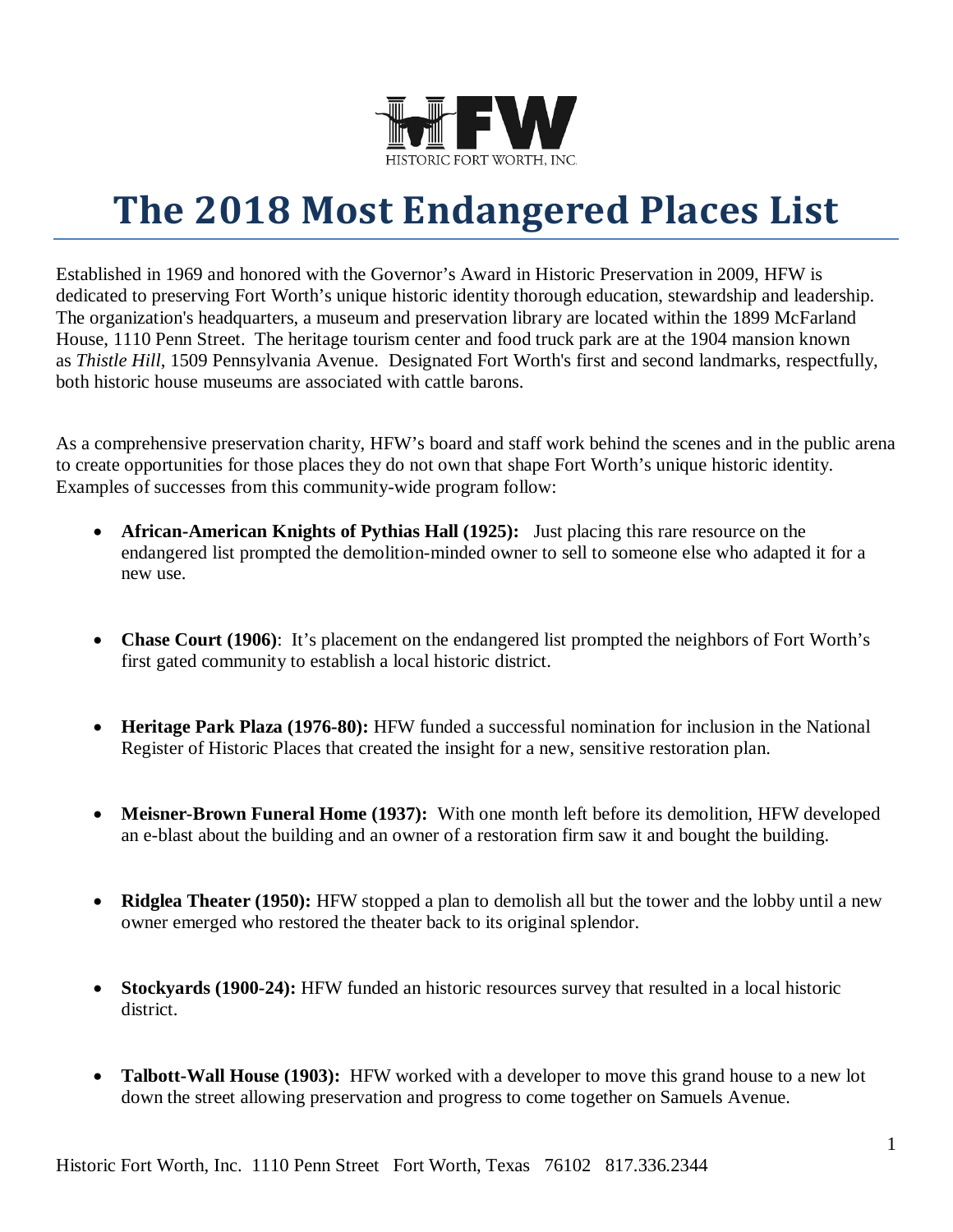### **Eagle Steam Bread Bakery Building**



**Address:** 665 South Main Street **Date built:** 1895 **Owner:** Churchill Properties, LLC **Historic Designations:** H&C **Number of Listings:** 1

The Eagle Steam Bread Bakery building was designed by prominent Fort Worth architect Ludwig B. Weinman who was born in Germany in 1867. He immigrated to America when he was 17 years old. Once in Fort Worth Weinman designed important homes, churches, commercial and municipal buildings.

After 1920, the bakery changed its name to the Doherty Baking Co. William Doherty was the founder of the company. The building is red brick with string courses and corbelled parapet. The brick piers project above the parapet at irregular intervals.

 $H&C = Historic & Cultural Landmark of the City of Fort Worth$ 



### **Fort Worth Power & Light Plant (The TXU Power Plant)**

**Date built:** 1912 **Owner:** Tarrant County College **Historic Designations:** None **Number of Listings:** 8

**Address:** 101 North Main Street

Designed and constructed by the Cleveland Construction Company of Cleveland, Ohio, this commanding ochre brick structure sits on the west side of the North Main Street Bridge (Paddock Viaduct) at the north bank of the confluence of the east and west branches of the Trinity River. In an agreement between TXU and TCC, the smokestacks were demolished in 2005 and the building has been visibly languishing ever since.

This iconic building should be professionally "mothballed" until a project is underway, or sold to an entity that will take care of it. Unfortunately, holes remain in the roof that allow water to collect inside and many windows are broken. If TCC has no immediate plans to adapt the building for a new use, they should protect their asset by professionally mothballing it, which means to repair the roof and board up the windows. This would also decrease the chance of vandalism.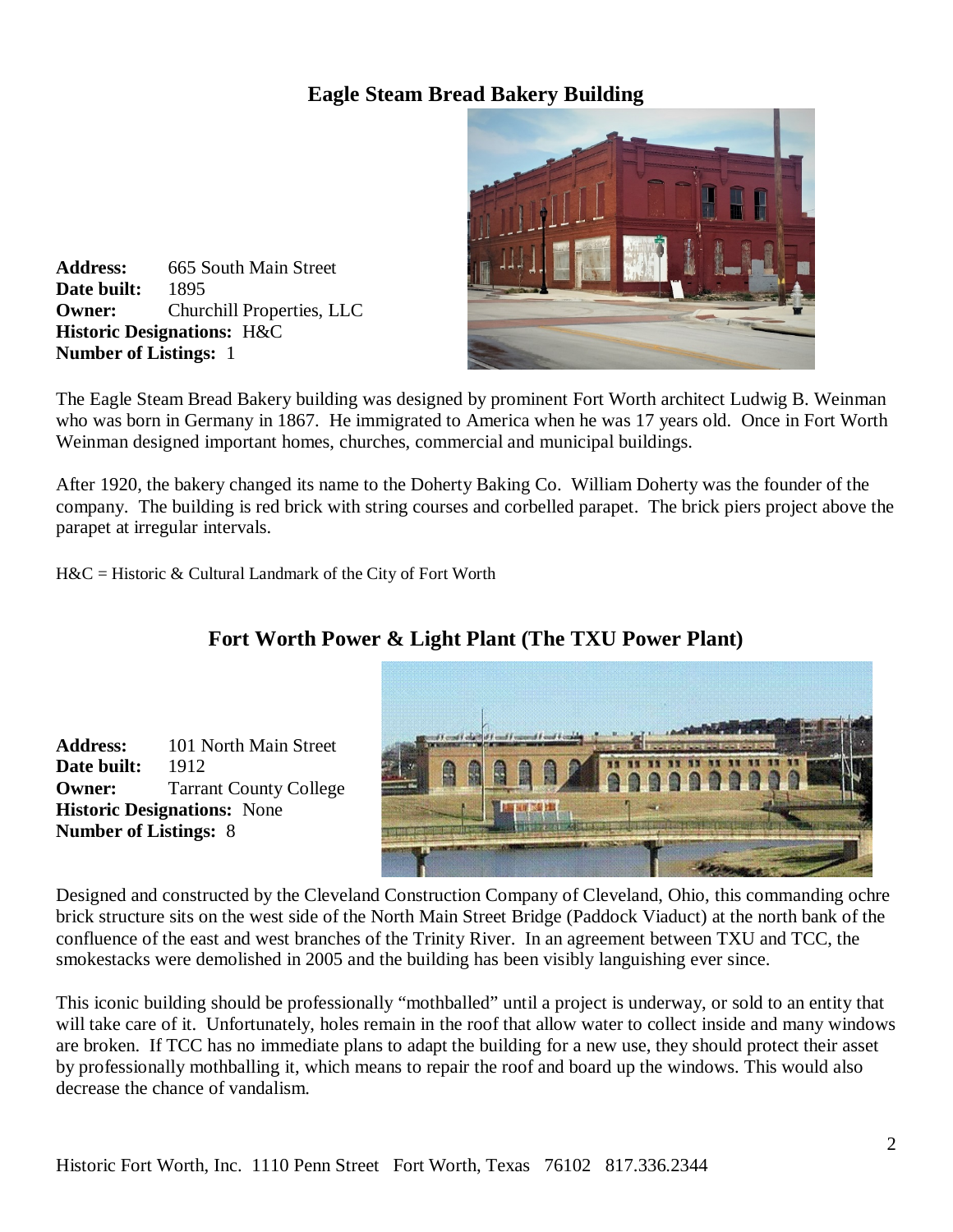## **Fort Worth Public Market Building**



**Address:** 1400 Henderson Street **Date built:** 1930 **Owner:** Rachel & Robert Cepero **Historic Designations:** NR, RTHL, DD, and a preservation easement\* **Number of Listings:** 4

Oklahoma City developer John J. Harden had the Public Market Building built in 1930 to provide market space for local farmers, vendors and retail businesses. Designed by B. Gaylord Noftsger of Oklahoma City, it is an eclectic design that playfully incorporates traditional and modern elements. The building is a masonry block, nearly square plan, with towers at the three corners of its two principal facades. High arched windows are set in the walls. The parapet is trimmed in polychrome tile. The stepped entrance tower is remarkable, featuring polychrome terra cotta trim and tall vertical window panels with stained glass set in abstract patterns.

The interior space was originally one open story with a skylight and mezzanines along the east and south walls, but has been altered. In 2010 the wooden stalls that wrapped around the south and west sides of the building were consumed by a fire and their charred remains stand today.

The Public Market was plagued with economic difficulties during the Depression and closed in 1941. It has since housed a number of businesses, but has been vacant and in need of attention for several years.

\*NR= National Register of Historic Places; RTHL = Recorded Texas Historic District; DD=Demolition Delay; and easement means a preservation deed held by another entity